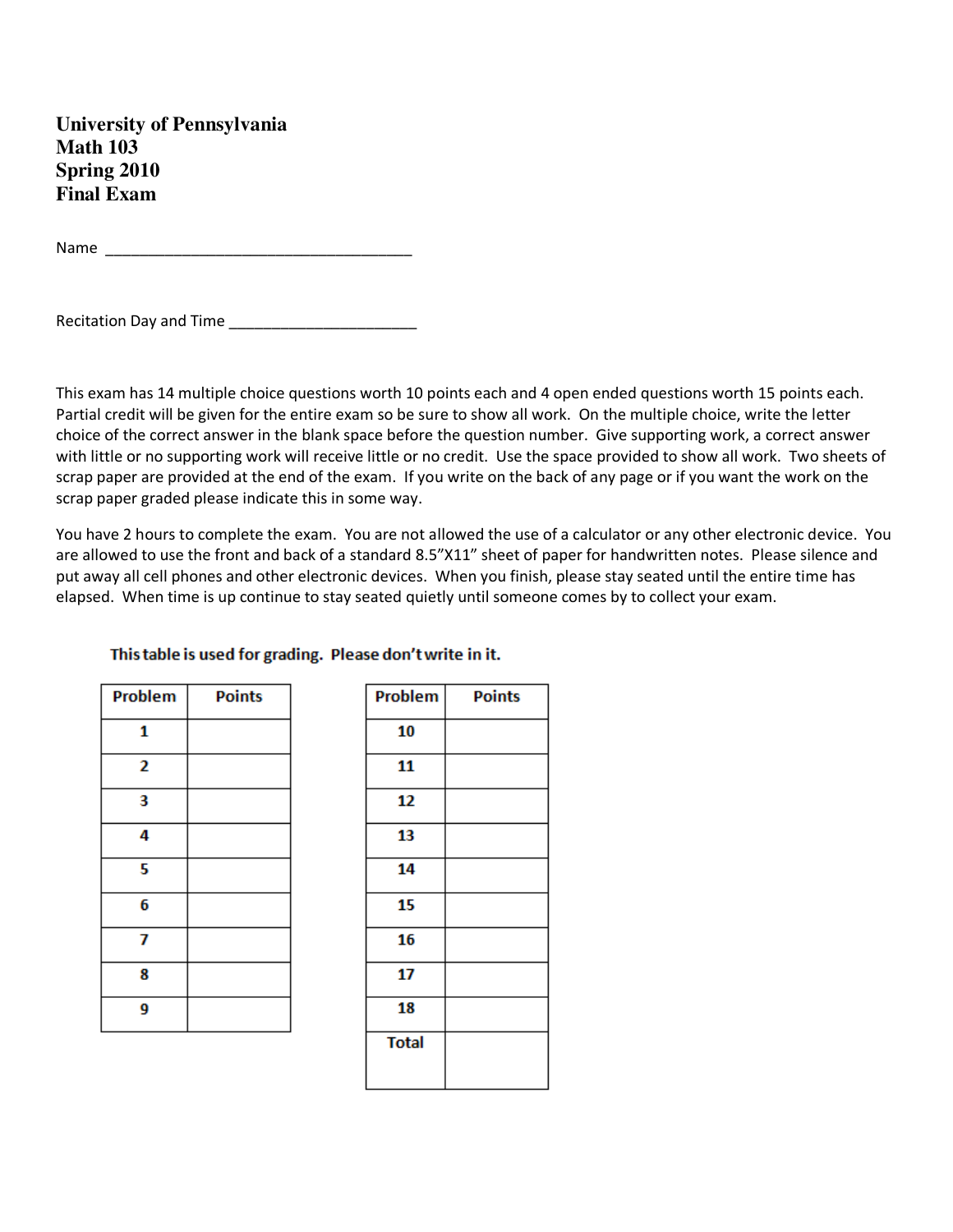# **Multiple Choice**

1. If a ball is thrown into the air with a velocity of 80 ft/s, its height in feet after *t* seconds is given by  $s(t) = 80t$  -16*t*<sup>2</sup>. It will be at maximum height when its instantaneous velocity is zero. Find its average velocity from the time it is thrown  $(t = 0)$  to the time it reaches its maximum height.

- a. 50 e. 40<br>b. 60 e. 30 b. 60 f. 30 c. 100 g. 48
- d. 80 h. 32

|  | 2. Find the value of the limit $\lim_{x \to 1} \frac{2x^2 + x - 3}{x^2 - x}$ .<br>5<br>a.<br>b.<br>$\overline{4}$<br>3<br>$\mathbf{c}$ .<br>d. 2                                | e.<br>$\frac{7}{2}$<br>$\frac{3}{2}$<br>$\frac{1}{2}$<br>f.<br>g.<br>$\overline{\phantom{0}}$<br>h. |
|--|---------------------------------------------------------------------------------------------------------------------------------------------------------------------------------|-----------------------------------------------------------------------------------------------------|
|  | 3. Find the value of the limit $\lim_{x \to 1} \frac{x-1}{\sqrt{x-1}}$ .<br>a. $\sqrt{2}$<br>b. 1<br>c. -1<br>d. $-\sqrt{2}$                                                    | $\overline{2}$<br>e.<br>f. $-4$<br>g. 4<br>h. $-2$                                                  |
|  | 4. At what value(s) of x is the function $f(x) = \begin{cases} x+2 & \text{if } x \le -1 \\ x^2 & \text{if } -1 < x < 1 \\ 3-x & \text{if } x \ge 1 \end{cases}$ discontinuous? |                                                                                                     |
|  | $a. -1$<br><b>b.</b> 0<br>c. $1$<br>d. $-1, 0$<br>5. Find the value of the limit $\lim_{x \to \infty} \frac{4x^2 - 3x + 5}{7 + 2x - 2x^2}$                                      | e. 0, 1<br>f. $-1, 1$<br>$g. -1, 0, 1$<br>h. None                                                   |
|  | $-\frac{1}{2}$<br>a.<br>b.<br>$\mathbf{1}$<br>c. 2<br>d. $\frac{1}{2}$                                                                                                          | $-1$<br>e.<br>f. $-\frac{4}{7}$<br>g. $-2$<br>h. $\frac{4}{7}$                                      |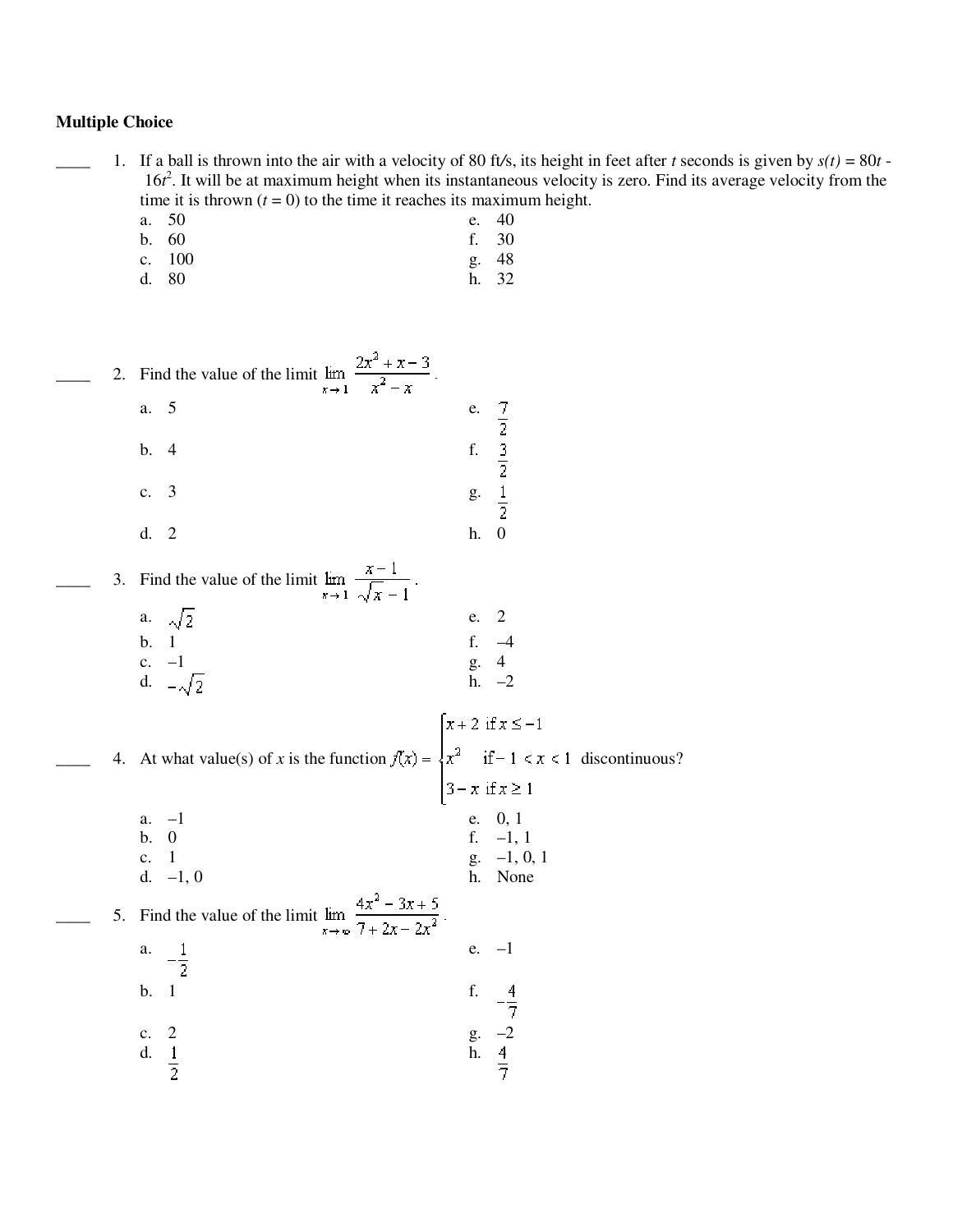6. At how many different values of *x* does the curve  $y = x^3 - 2x$  have a tangent line parallel to the line  $y = x$ ?

- a. 0 e. 4
- b. 1 f. 5
- c. 2 g. 6 d. 3 h. 7

7. Find the slope of the tangent line to the curve  $y = \frac{1}{1 + 2x}$  at the point  $(1, \frac{1}{3})$ .  $-\frac{2}{9}$ a.  $1$  e.

- b. 2 f.  $-2$ <br>c.  $-1$  g. 1 c.  $-1$ <br>d.  $\frac{1}{4}$ <br>f.  $\frac{1}{2}$ d.  $\frac{1}{4}$
- $\_\_\_\_\$  8. If a.  $1$  e.  $\frac{1}{3}$   $\frac{4}{3}$ b.  $\frac{1}{12}$  f. c.  $-\frac{1}{12}$  g.  $-\frac{4}{3}$ d.  $\frac{3}{4}$  h. None of these

\_\_\_\_ 9. Find the difference between the local maximum and the local minimum values of the function  $f(x) = x^3 - 3x + 27.$ 

a. 4 e. 6 b. 1 f. 5 c. 9 g. 8 d. 2 h. 3

10. Find the absolute minimum value for the function  $f(x) = 2 \sin x \cos x$  for  $0 \le x \le \pi$ .

| a.             |         | e. | — I                    |
|----------------|---------|----|------------------------|
|                | $b. -2$ | f  |                        |
| $\mathbf{c}$ . |         | g. |                        |
|                |         |    |                        |
| d.             |         |    | h. No absolute minimum |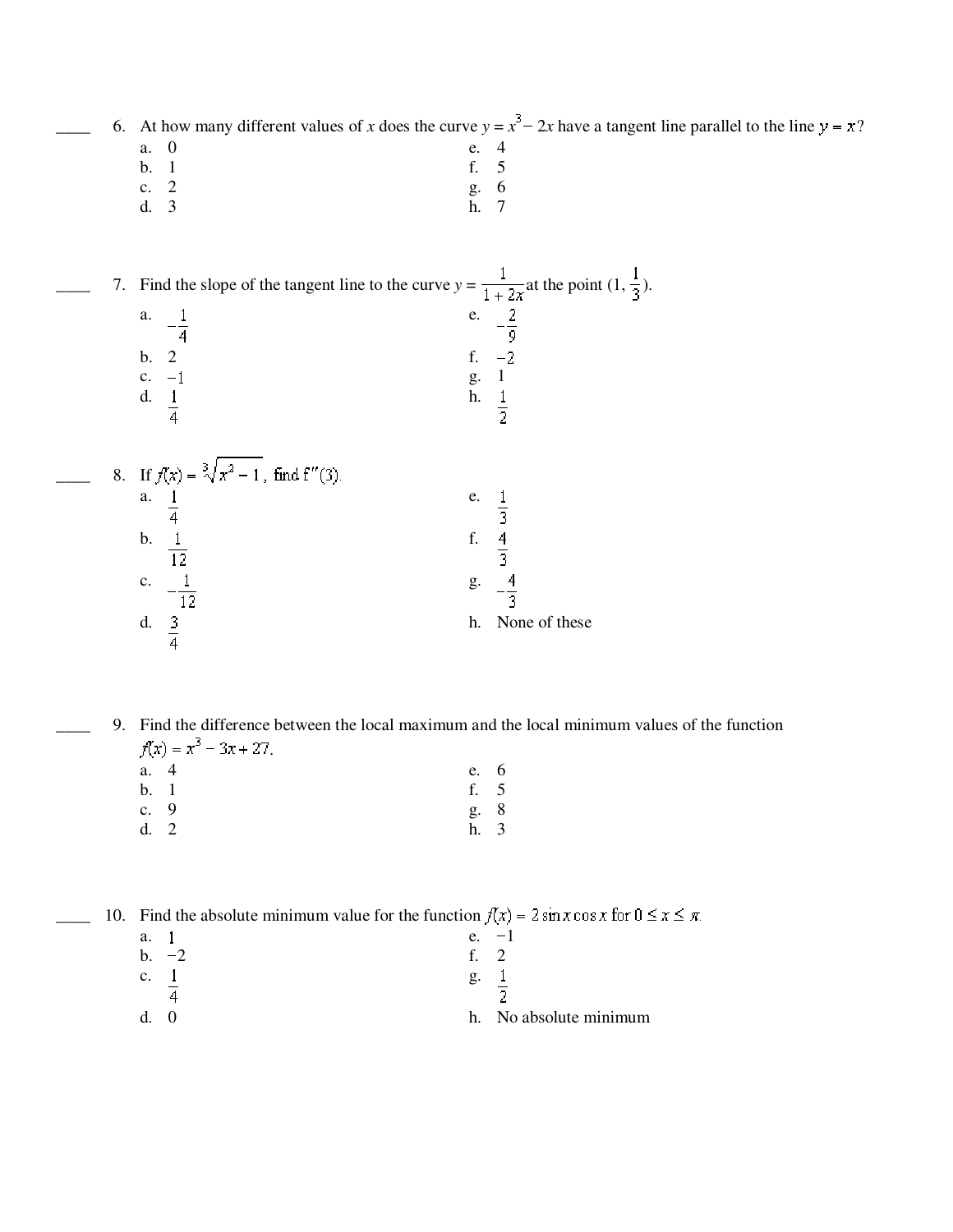\_\_\_\_ 11. Find the interval on which  $f(x) = xe^{-x}$  is increasing.

a. 
$$
(-\infty, 1)
$$
  
\nb.  $(-\infty, 2)$   
\nc.  $(1, \infty)$   
\nd.  $(1, 2)$   
\n $\begin{array}{ccc}\n&\text{e.} & (1, e) \\
&\text{f.} & (-\infty, e) \\
&\text{g.} & (-\infty, \infty)\n\end{array}$ \n  
\nb.  $\begin{pmatrix}\n&\text{i} \\
-\infty, \frac{1}{e}\n\end{pmatrix}$ 

12. Find the *x*-coordinate of the point of inflection of the function  $f(x) = x^3 - x^4 - x + 1$ .

| a. |                          | e. |                                  |
|----|--------------------------|----|----------------------------------|
| b. | $\overline{4}$<br>-3.    | f. | 2                                |
| c. | $\overline{\phantom{a}}$ | g. | $\overline{3}$<br>-3             |
| d. | -3.                      | h. | $\overline{4}$<br>$\overline{3}$ |
|    |                          |    |                                  |

|  | 13. Find the value of the limit lim<br>$x \rightarrow 0^+$ sin $x + \tan x$ |          |   |
|--|-----------------------------------------------------------------------------|----------|---|
|  | $-2$<br>a.<br>b.                                                            | e.<br>f. | ∞ |
|  | $\mathbf{c}$ .                                                              | g.       |   |
|  | d.                                                                          | h.       |   |

|  | 14. Find the value of the integral $\int_1^2 \frac{x^2 - 1}{x} dx$ . |                        |
|--|----------------------------------------------------------------------|------------------------|
|  | a. $\frac{1}{2}$                                                     | e. $\frac{1}{2} \ln 2$ |
|  | b.                                                                   | f. $1 + \ln 2$         |
|  | c. $3$                                                               | $\frac{g}{2} - \ln 2$  |
|  |                                                                      | $h. \quad 2 + ln 2$    |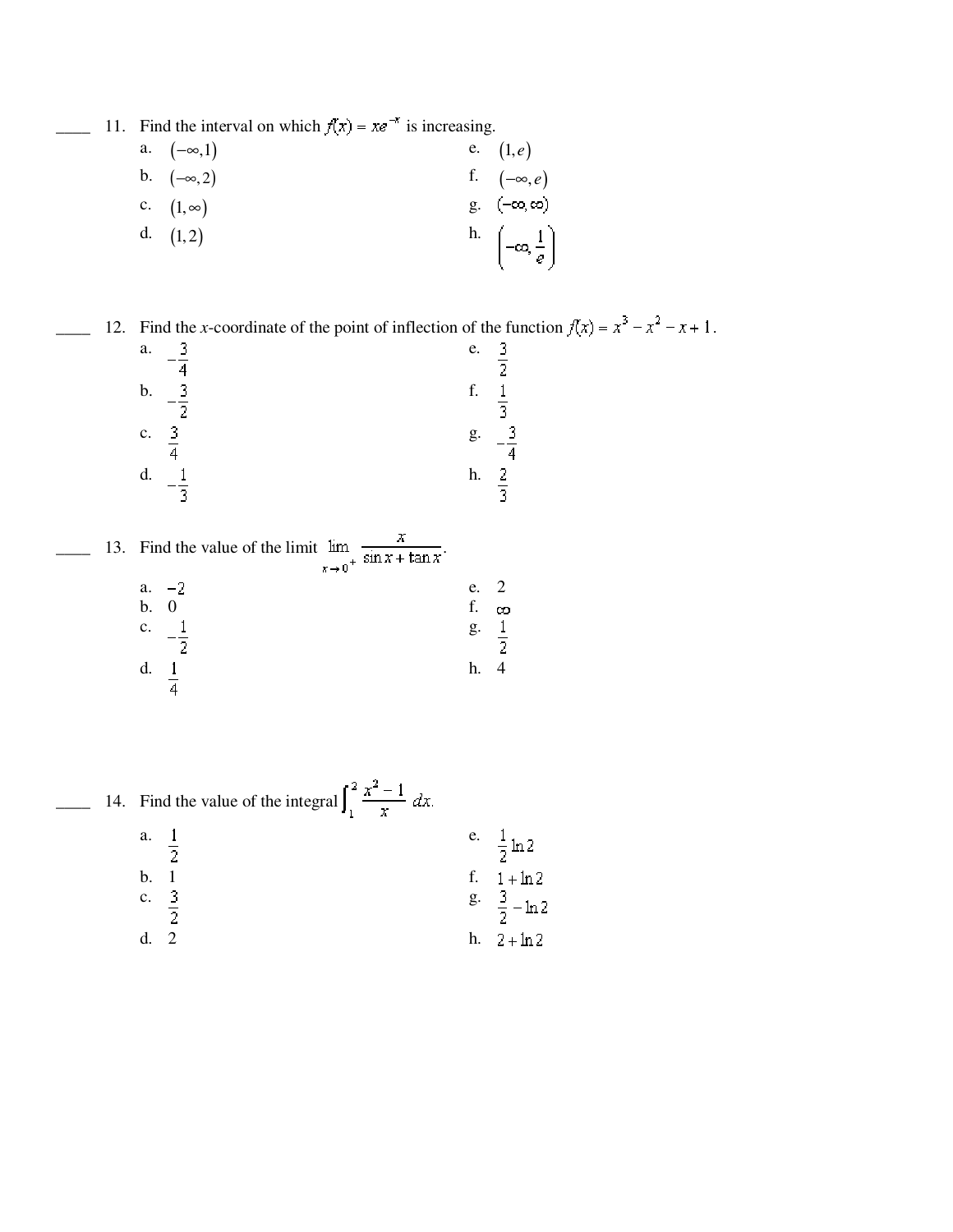#### **Open Ended**

- 15. Suppose that *f* is a continuous function and  $f(0) = 0$ ,  $f(2) = f(-2) = 1$ ,  $f'(0) = 0$ ,  $f'(x) > 0$  for  $f(x)$  < 0 for  $x < 0$ ,  $f''(x) > 0$  for  $|x| < 2$ ,  $f''(x) < 0$  for  $|x| > 2$ , and  $\lim_{x \to \infty} f(x) = \lim_{x \to -\infty} f(x) = 2$ . Sketch the graph of  $y = f(x)$ .
- 16. An open box is made from a 16 inch  $\times$  16 inch piece of cardboard by cutting equal squares from each corner and folding up the sides. For maximum volume, what size squares should be cut out?



- 17. The base of a right triangle is increasing at a rate of 1 cm./sec. The height of the triangle stays constant at 4 cm. At what rate is the angle opposite the base changing when the triangle is isosceles?
- 18. Evaluate

a) 
$$
\int_0^1 \frac{x^2}{(1+x^3)^2} dx
$$

$$
\int_{0}^{\pi/2} \sqrt{\cos x} \sin x \, dx
$$